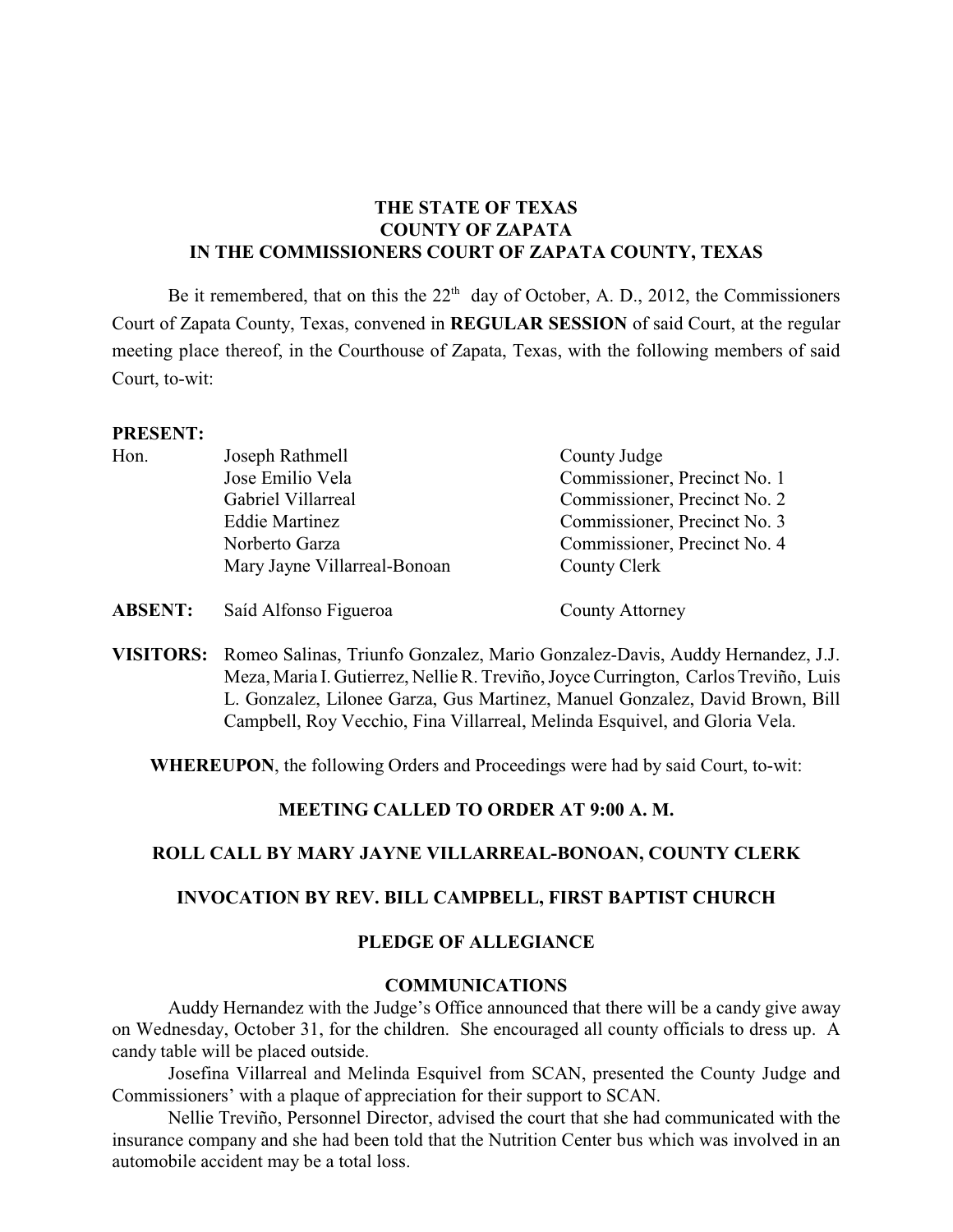Mrs. Treviño also stated that her children attend South Elementary and are asking for donations for the jamaica.

Judge Rathmell also urged that parents accompany their kids and to try to keep their kids safe.

Commissioner Vela advised the court that TAC's legislative staff will be in Laredo on October 23 to hear what counties are interested in and concerned about as the 83rd legislative session approaches. These regional meetings provide an opportunity for county officials to come together and discuss legislative issues of importance to county government in preparation for the next session. Lunch will be provided free of charge.

#### **ORDER APPROVING INVOICES**

Motion was made by Commissioner Vela, seconded by Commissioner Garza, to approve invoices as presented by Triunfo Gonzalez, County Auditor.

The above motion, being put to a vote, was approved by the affirmative vote of all members of the Court.

#### **REPORT ON TAX SALE**

Report by Gus Martinez of Linebarger, Goggan, Blair, and Sampson on the tax sale held on October 2, 2012. Twenty-two properties were placed for tax sale. Three properties did not receive bid. One property was pulled due to Disability Deferral. One property was pulled due to letter of commitment. Three properties were paid prior to sale. Six properties entered into payment agreement, and eight properties were sold. (Report attached for the record..)

### **ORDER APPROVING STREET CROSSING AT FLORES SUBDIVISION**

Motion was made by Commissioner Martinez, seconded by Commissioner Garza, to approve a street crossing at Flores Subdivision. A connection of Fourth Street to Flores Addition II will minimize crossing unto Hwy 16 avoiding crossing accidents. Process will commence after utilities are installed as requested by Hon. Jose E. Vela, Commissioner Pct. 1.

The above motion, being put to a vote, was approved by the affirmative vote of all members of the Court.

### **ORDER APPROVING TO SPLIT MONIES INTO FOUR PRECINCTS**

Motion was made by Commissioner Villarreal, seconded by Commissioner Garza, to approve to split \$50,000.00 (10-409-772) into the 4 precincts for maintenance of parks.

The above motion, being put to a vote, was approved by the affirmative vote of all members of the Court.

# **ORDER AUTHORIZING COUNTY TREASURER TO PAY VALERO FUEL STATEMENT FOR SEPTEMBER**

Motion was made by Commissioner Garza, seconded by Commissioner Villarreal, to authorize County Treasurer to pay the Valero fuel statement for the month of September in the amount of \$61,839.40 in order to save \$1,050.43 for prompt payment as requested by Romeo Salinas, County Treasurer.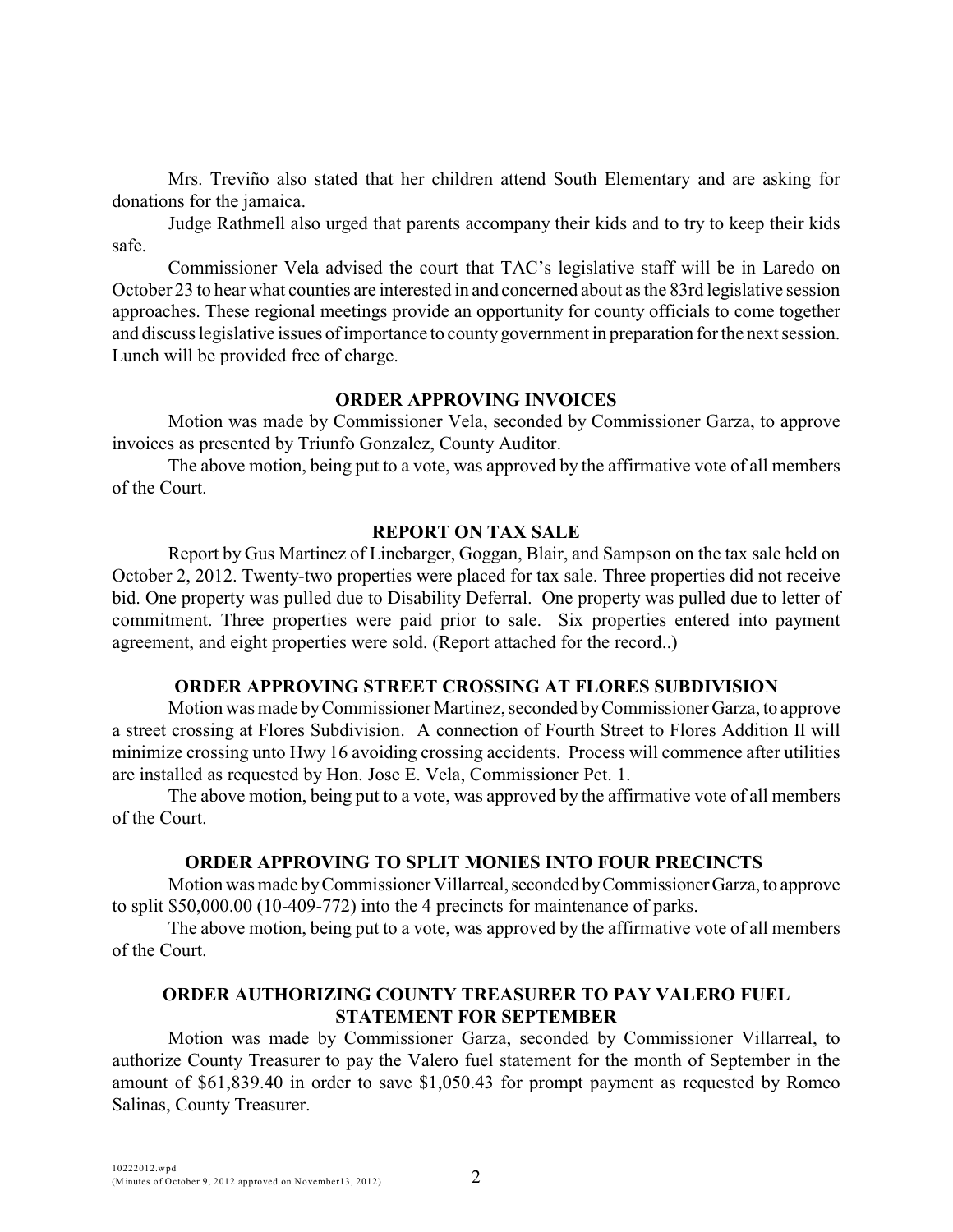The above motion, being put to a vote, was approved by the affirmative vote of all members of the Court.

### **ORDER APPROVING CONTRACT FOR WATER BETWEEN CITY OF SAN BENITO AND ZAPATA COUNTY WATERWORKS**

Motion was made by Commissioner Villarreal, seconded by Commissioner Garza, to approve a contract for water between the City of San Benito, Texas and Zapata County Waterworks for water rights for the remainder of 2012 as requested by Carlos Treviño, Jr., Water Plant Manager.

The above motion, being put to a vote, was approved by the affirmative vote of all members of the Court.

# **ORDER AWARDING CONTRACT AND APPROVING FUNDING FOR CONSTRUCTION OF DITCH FOR INSTALLATION OF WATERLINE AT ZAPATA COUNTY LANDFILL**

Motion was made by Commissioner Martinez, seconded by Commissioner Garza, to award bid to JRJ Construction, with a bid of \$30,190.00, being the lowest bidder, for construction of a 3,896 linear ft. ditch for the installation of a water line at the Zapata County landfill as requested by Hon. Joseph Rathmell, County Judge.

The above motion, being put to a vote, was approved by the affirmative vote of all members of the Court.

# **ORDER APPROVING HIRING OF JOSE E. CONTRERAS AS TREATMENT OPERATOR TRAINEE AT CHIHUAHUA AND ZAPATA TREATMENT PLANT**

Motion was made byCommissioner Vela, seconded by Commissioner Villarreal, to approve hiring of Josue E. Contreras as a treatment operator trainee at the Chihuahua and Zapata Treatment Plant for vacant Slot #8 at a starting salary of \$10.25 per hour as requested by Carlos Treviño, Jr., Water Plant Manager.

The above motion, being put to a vote, was approved by the affirmative vote of all members of the Court.

# **ORDER APPROVING TAC TO MANAGE ZAPATA COUNTY LIFE INSURANCE**

Motion was made by Commissioner Garza, seconded by Commissioner Martinez, to approve TAC to manage the Zapata County Life Insurance at a lower rate of .23 cents per \$100.00 as requested by Nellie R. Treviño, Personnel Director.

The above motion, being put to a vote, was approved by the affirmative vote of all members of the Court.

# **ORDER APPROVING REVISION OF RESOLUTION PASSED OCTOBER 22, 2012 AUTHORIZING SUBMISSION OF APPLICATION TO COMMUNITY DEVELOPMENT FUND GRANT PROGRAM CHANGING REVISED FUNDING REQUEST TO \$293,417.50**

Motion was made by Commissioner Garza, seconded by Commissioner Martinez, to approve the revision of resolution passed October 22, 2012 authorizing the submission of an application to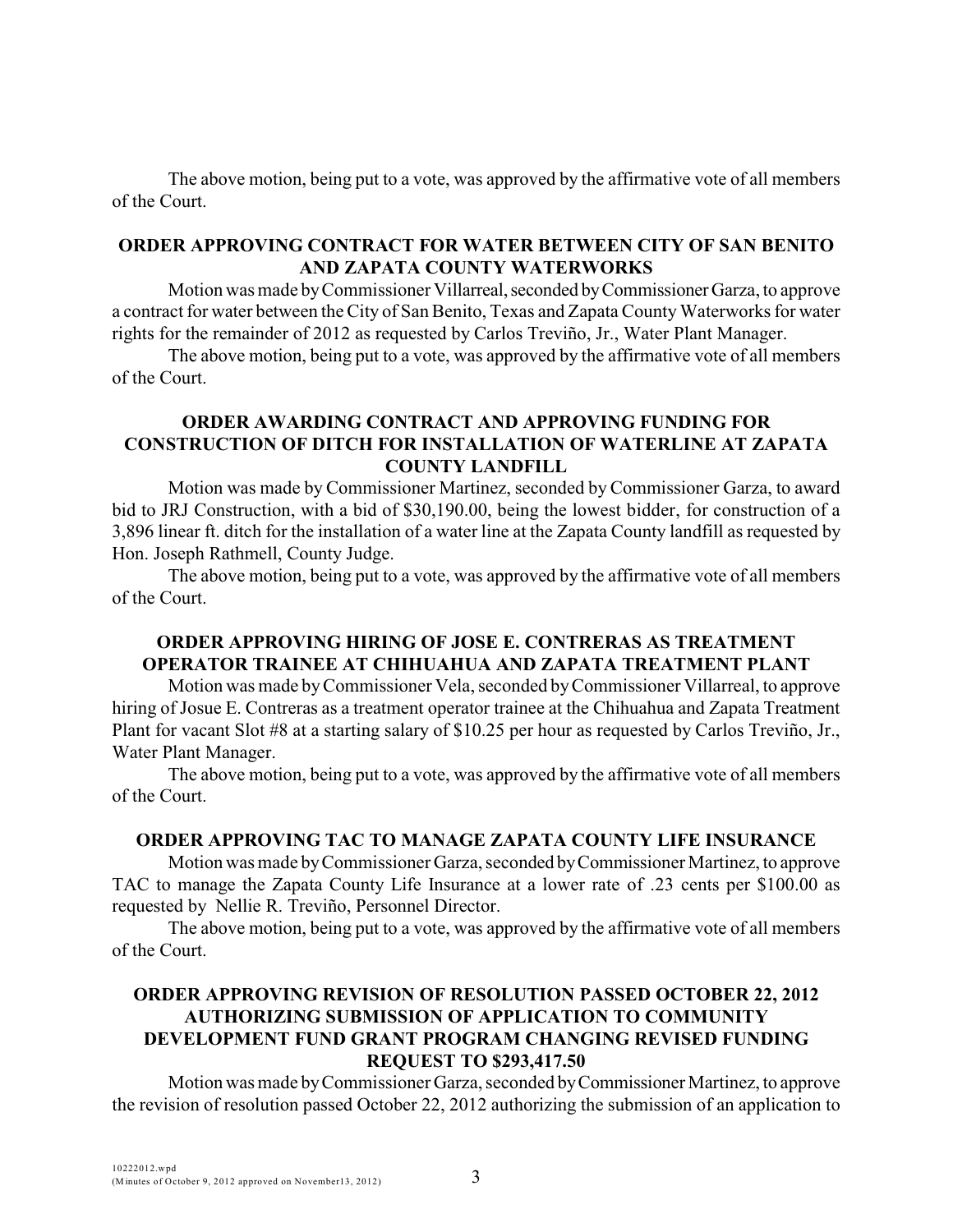the Community Development Fund Grant Program changing the revised funding request to \$293,417.50, which is the new amount agreed by the STDC eight eligible grant participants under the gentlemen's agreement. This is an increase of \$32,601.95 over the original allocated amount as requested by Mario Gonzalez-Davis, Project Coordinator and Manuel Gonzalez, Premier Engineering.

The above motion, being put to a vote, was approved by the affirmative vote of all members of the Court.

### **ORDER AWARDING CONTRACT FOR BORING THROUGH WET AREA OF VELEÑO BRIDGE UTILITY RELOCATION PROJECT**

Motion was made by Commissioner Garza, seconded by Commissioner Martinez, to award contract to Valley Boring Services, the lowest bidder, with a bid in the amount of \$657,900.00 for 1700 ft of 24" steel case bore, for boring through wet area of the Veleño Bridge Utility Relocation Project as recommended by Premier Engineering.

The above motion, being put to a vote, was approved by the affirmative vote of all members of the Court.

### **STATUS REPORT ON AT&T INTERNET SERVICE AT ZAPATA COUNTY TECHNICAL ADVANCED EDUCATION CENTER**

Dr. David Brown of the Tech Center reported that Oil and Gas OSEA Certification classes were being offered. Students were funded by the Texas Migrant Council at \$3,000.00 per student. However, there were only three students and they attended classes at TSTC at Harlingen for 8 hours per day for 8 days. Students go to training and are then placed for employment with oil and gas companies.

Dr. Brown also reported on the AT&T connectivity of the Tech Center. He stated that the center's connectivity is compatible with that of higher education centers. Time Warner only offers dedicated lines while AT&T offers faster T1 lines. The center needs fiber optic lines that cannot be provided by Time Warner. Even if service would be provided by Time Warner, they could not provide voice and AT&T would still have to provide voice. AT&T can provide fiber optic circuit for both voice and internet for \$2,000.00 per month. AT&T would like to be at the next commissioners' court meeting to present a slide show of what they have to offer.

Judge Rathmell asked if the internet was necessary since no distance learning is being held. Dr. Brown responded that if internet is disconnected they will not be able to do any computer classes. Tech center hosts Region 1 TEA. County pays custodian and internet. Commissioner Martinez stated that ZISD should contribute.

### **ORDER APPROVING RENEWAL RATES FOR DENTAL AND VISION PLANS 2013**

Motion was made by Commissioner Martinez, seconded by Commissioner Garza, to approve the renewal rates for the dental and vision plan 2013, prices will remain the same, as requested by Nellie R. Treviño, Personnel Director.

The above motion, being put to a vote, was approved by the affirmative vote of all members of the Court.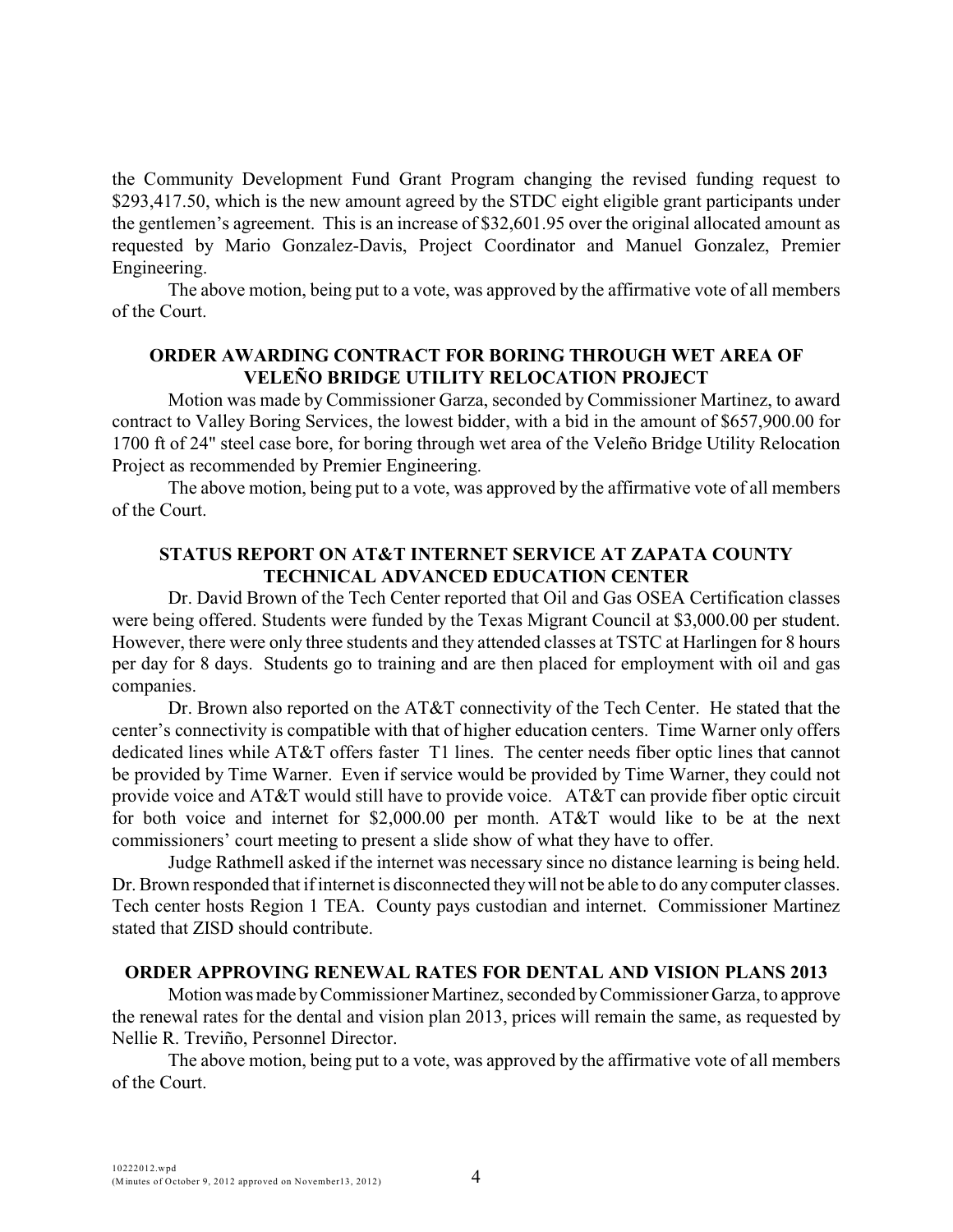### **ORDER APPROVING INSTALLATION OF STREET LIGHTS**

Motion was made by Commissioner Martinez, seconded by Commissioner Garza, to approve the installation of the following street lights:

- a. 809 Delmar Street Zapata town site
- b. 2009 Glenn Street Zapata town site
- c. 200 Guerrero Street Morales Subdivision (Chihuahua Ranch)
- d. 202 Sixth Street Flores Addition II

as requested by Hon. Jose E. Vela, Commissioner Pct. 1.

The above motion, being put to a vote, was approved by the affirmative vote of all members of the Court.

Motion was made by Commissioner Martinez, seconded by Commissioner Garza, to approve the installation of the following street light:

a. 151 Trinity Lane - Zapata

as requested by Hon. Gabriel Villarreal, Commissioner Pct. 2.

The above motion, being put to a vote, was approved by the affirmative vote of all members of the Court.

### **ORDER APPROVING RESOLUTION IN SUPPORT OF "FY 2013 INDIGENT DEFENSE COMMISSION FORMULA GRANT"**

Motion was made by Commissioner Vela, seconded byCommissioner Villarreal, to approve a resolution in support of the "FY 2013 Indigent Defense Commission Formula Grant" as requested by Hon. Joseph Rathmell, County Judge.

The above motion, being put to a vote, was approved by the affirmative vote of all members of the Court.

### **ORDER APPROVING RESOLUTION AND PARTICIPATE IN SOUTH TEXAS DEVELOPMENT COUNCIL AND CONFIRM THE APPOINTMENT OF REPRESENTATIVES FROM ZAPATA COUNTY TO SERVE ON BOARD OF DIRECTORS**

Motion was made byCommissioner Vela, seconded byCommissioner Villarreal, to approve resolution in support and participate in the South Texas Development Council and to confirm the appointment of Judge Rathmell and Commissioner Martinez as representatives from the County of Zapata to serve on the Board of Directors of the South Texas Development Council for the period of October 1, 2012 - September 30, 2013 as requested by Hon. Joseph Rathmell, County Judge.

The above motion, being put to a vote, was approved by the affirmative vote of all members of the Court.

# **ADJOURN**

Motion to adjourn was made by Commissioner Garza, seconded by Commissioner Martinez, and being put to a vote, was approved by the affirmative vote of all members of the Court.